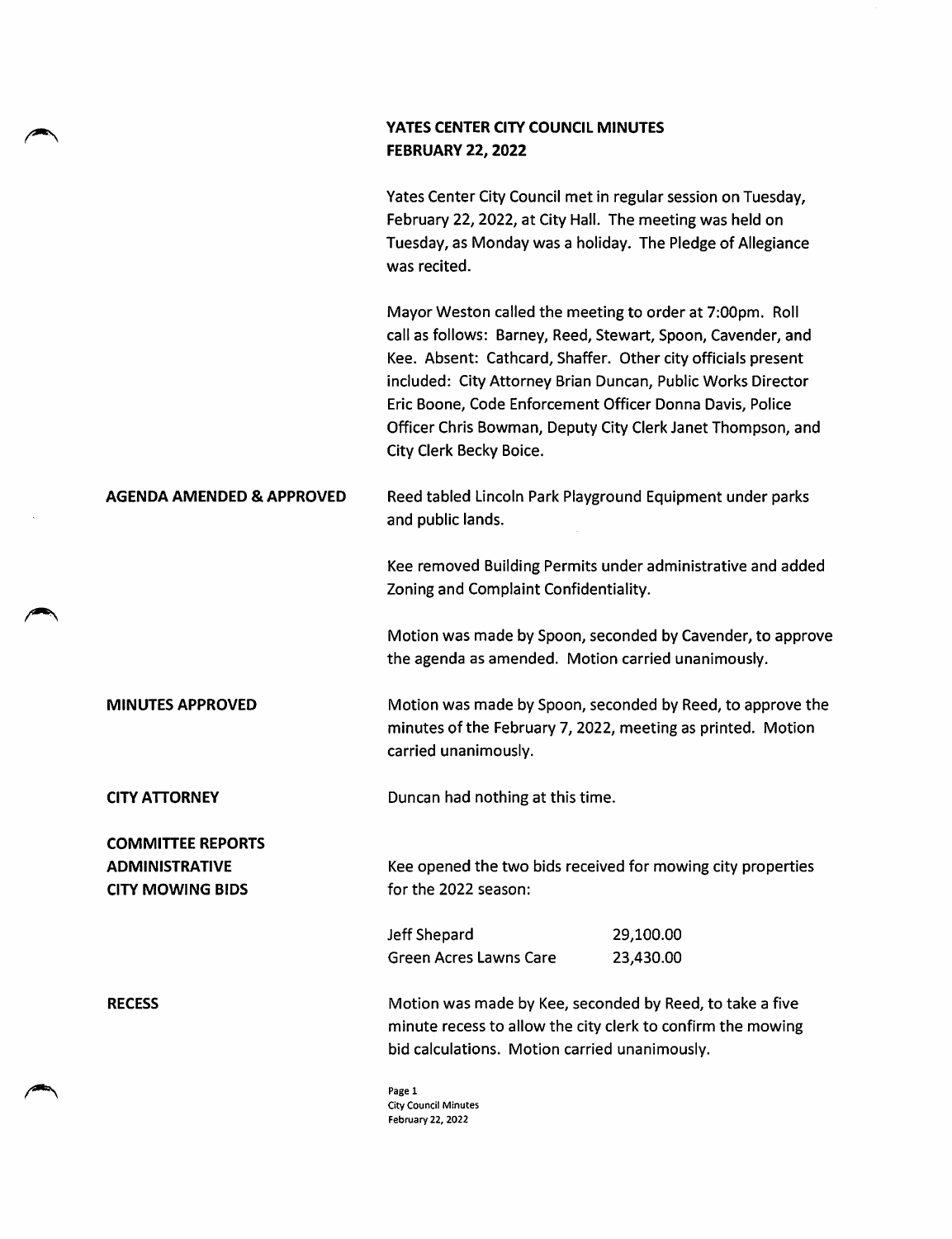|                         | Mayor Weston called the meeting back to order after a<br>three-minute recess.                                                                                                                                                                                                                                                    |
|-------------------------|----------------------------------------------------------------------------------------------------------------------------------------------------------------------------------------------------------------------------------------------------------------------------------------------------------------------------------|
|                         | Motion was made by Kee, seconded by Reed, to accept the<br>bid from Green Acres Lawns Care for 23,430.00. Motion<br>carried unanimously.                                                                                                                                                                                         |
| <b>CODE MOWING BIDS</b> | Kee opened three bids received for code mowing for the<br>2022 season:                                                                                                                                                                                                                                                           |
|                         | Living Faith Handyman (Evan Murray)<br>99.00 per lot - first mowing<br>49.00 per lot - each additional mowing                                                                                                                                                                                                                    |
|                         |                                                                                                                                                                                                                                                                                                                                  |
|                         | <b>Green Acre Lawns Care</b>                                                                                                                                                                                                                                                                                                     |
|                         | 100.00 per lot - first mowing                                                                                                                                                                                                                                                                                                    |
|                         | 50.00 per $lot$ – each additional mowing                                                                                                                                                                                                                                                                                         |
|                         | Jeff Shepard                                                                                                                                                                                                                                                                                                                     |
|                         | 250.00 per lot $-$ first mowing                                                                                                                                                                                                                                                                                                  |
|                         | 100.00 per lot - each additional mowing                                                                                                                                                                                                                                                                                          |
|                         | Motion was made by Kee, seconded by Cavender, to accept the<br>bid from Living Faith Handyman, providing proof of \$1,000,000<br>liability insurance and work comp coverage is provided. In<br>the event that the coverage is not provided, the bid would<br>be awarded to Green Acre Lawns Care. Motion carried<br>unanimously. |
| CODE TREE TRIMMING BIDS | Kee opened the one bid received for code tree trimming for<br>2022:                                                                                                                                                                                                                                                              |
|                         | Jeff Shepard \$105.00 per hour                                                                                                                                                                                                                                                                                                   |
|                         | Motion was made by Kee, seconded by Reed, to accept the<br>bid from Jeff Shepard for the code tree trimming. Motion<br>carried with Barney voting no.                                                                                                                                                                            |
| <b>BASE GRANT</b>       | Discussion was held on the city applying for a BASE Grant for<br>a sign at the industrial park. It was the consensus not to apply.                                                                                                                                                                                               |
|                         | Page 2<br><b>City Council Minutes</b>                                                                                                                                                                                                                                                                                            |

February 22, 2022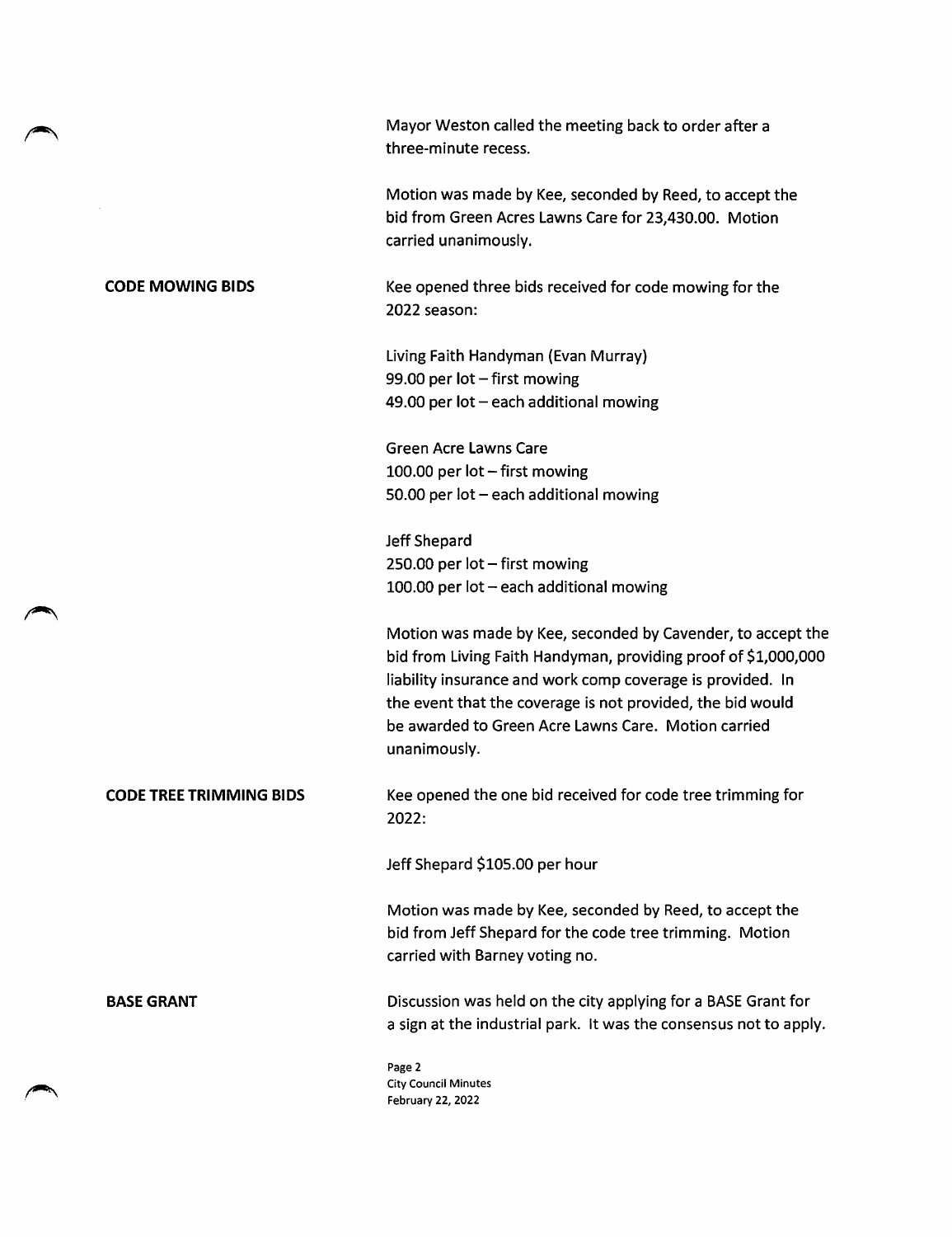| <b>ORDINANCE NUMBER 1157</b>                           | Duncan presented Ordinance Number 1157 for approval; AN<br>ORDINANCE AMENDING CITY CODE CHAPTER 4, ARTICLE 4,<br>SECTION 4-505, ALLOWING FOR TOWING OF RECREATIONAL<br>VEHICLE UPON CONVICTION OF THIRD OFFENSE FOR USING<br>A RECREATIONAL VEHICLE AS A RESIDENTIAL STRUCTURE.                                                                            |
|--------------------------------------------------------|------------------------------------------------------------------------------------------------------------------------------------------------------------------------------------------------------------------------------------------------------------------------------------------------------------------------------------------------------------|
|                                                        | Motion was made by Kee, seconded by Cavender, to adopt<br>Ordinance Number 1157 as presented. Motion carried<br>unanimously.                                                                                                                                                                                                                               |
| <b>CDBG GRANT LIEN RELEASES</b>                        | Motion was made by Kee, seconded by Reed, to grant the<br>mayor the authority to sign lien releases from properties<br>that had received a CDBG Housing Grant and fulfilled the<br>grant requirements. Motion carried with Spoon abstaining.                                                                                                               |
| <b>CODE ENFORCEMENT</b>                                | Motion was made by Kee, seconded by Cavender, to approve<br>two ways of serving citizens in regards to code violations;<br>if the property owner lives in Yates Center, notification will be<br>served by a police officer, if the property owner lives outside of<br>Yates Center, notification will be by certified mail. Motion<br>carried unanimously. |
| <b>ZONING</b>                                          | Motion was made by Kee, seconded by Reed, for the city to<br>form its own zoning board and have Duncan prepare the<br>necessary paperwork to separate from the county zoning board.<br>Motion carried unanimously.                                                                                                                                         |
| <b>CONFIDENTIAL COMPLAINTS</b>                         | Motion was made by Kee, seconded by Cavender, to have<br>Duncan prepare an ordinance that will allow the city to keep<br>all complaints confidential. Motion carried unanimously.                                                                                                                                                                          |
| SAFETY                                                 | No safety report was given.                                                                                                                                                                                                                                                                                                                                |
| <b>PUBLIC WORKS</b><br><b>SEASONAL STREET EMPLOYEE</b> | Motion was made by Spoon, seconded by Reed, to give the<br>public works committee the authority to<br>advertise/interview/hire a seasonal, part-time street employee.<br>Motion carried unanimously.                                                                                                                                                       |
| <b>ASPHALT ZIPPER</b>                                  | Motion was made by Spoon, seconded by Kee, to sell the<br>asphalt zipper, as long as the selling price is over 20,000.00.<br>Motion carried unanimously.                                                                                                                                                                                                   |
|                                                        | Page 3                                                                                                                                                                                                                                                                                                                                                     |

City Council Minutes February 22, 2022

 $\sim$   $\sim$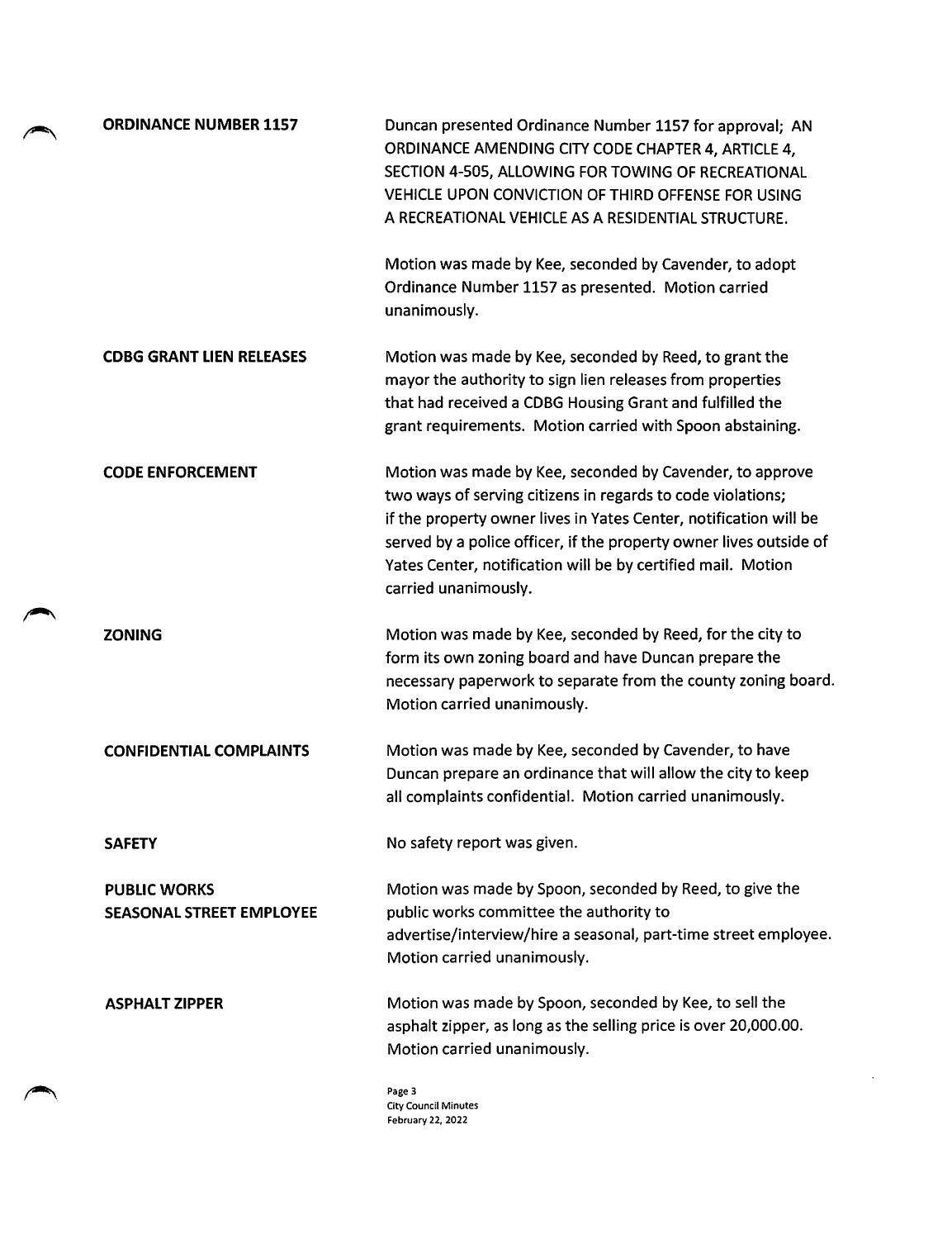| <b>KIDS POND PIPE</b>           | Discussion was held on the trickle pipe at the kids' pond. It was<br>the consensus of the council to open the valve to drop the level<br>of water in the pond so the pipe can be fixed.                                                                                                                                |
|---------------------------------|------------------------------------------------------------------------------------------------------------------------------------------------------------------------------------------------------------------------------------------------------------------------------------------------------------------------|
| <b>SLUDGE POND PUMP</b>         | Spoon presented three bids for the submersible pump for the<br>sludge pond:                                                                                                                                                                                                                                            |
|                                 | <b>Fluid Equipment</b><br>1,392.86 freight included<br>Core & Main<br>1,262.86 plus freight<br>Pumps R Us<br>1,483.24 freight included                                                                                                                                                                                 |
|                                 | Motion was made by Spoon, seconded by Cavender, to accept<br>the bid from Fluid Equipment, not to exceed 1,392.86. Motion<br>carried unanimously.                                                                                                                                                                      |
| <b>LOADER UPDATE</b>            | Spoon informed council that the fan on the loader had broke<br>and punctured the radiator the day before the snowstorm<br>last week. The committee gave Boone the authority to have<br>the emergency repairs done and to rent a loader for snow<br>removal. Boone said the city loader should be repaired<br>tomorrow. |
| <b>KDOT PROJECTS</b>            | Notification from KDOT was received that the scrub seal<br>project on Highway 54 through town has been delayed a<br>year on the CCLIP grant the city was awarded due to<br>a detour routed through Yates Center.                                                                                                       |
|                                 | Due to the grant deadline on the CCLIP application not being<br>known at this time, motion was made by Spoon, seconded<br>by Kee, to inform Wilson & Company to submit the grant if<br>the deadline was soon, but not to submit the grant if<br>the deadline isn't before June. Motion carried<br>unanimously.         |
| <b>PARKS &amp; PUBLIC LANDS</b> | Reed informed council that Ben Wiehn has been hired as<br>The swimming pool manager for the 2022 season, and he<br>Was in the process of hiring personnel and getting the training<br>Scheduled.                                                                                                                       |
|                                 | Page 4<br>City Caunail Minutee                                                                                                                                                                                                                                                                                         |

City Council Minutes February 22, 2022